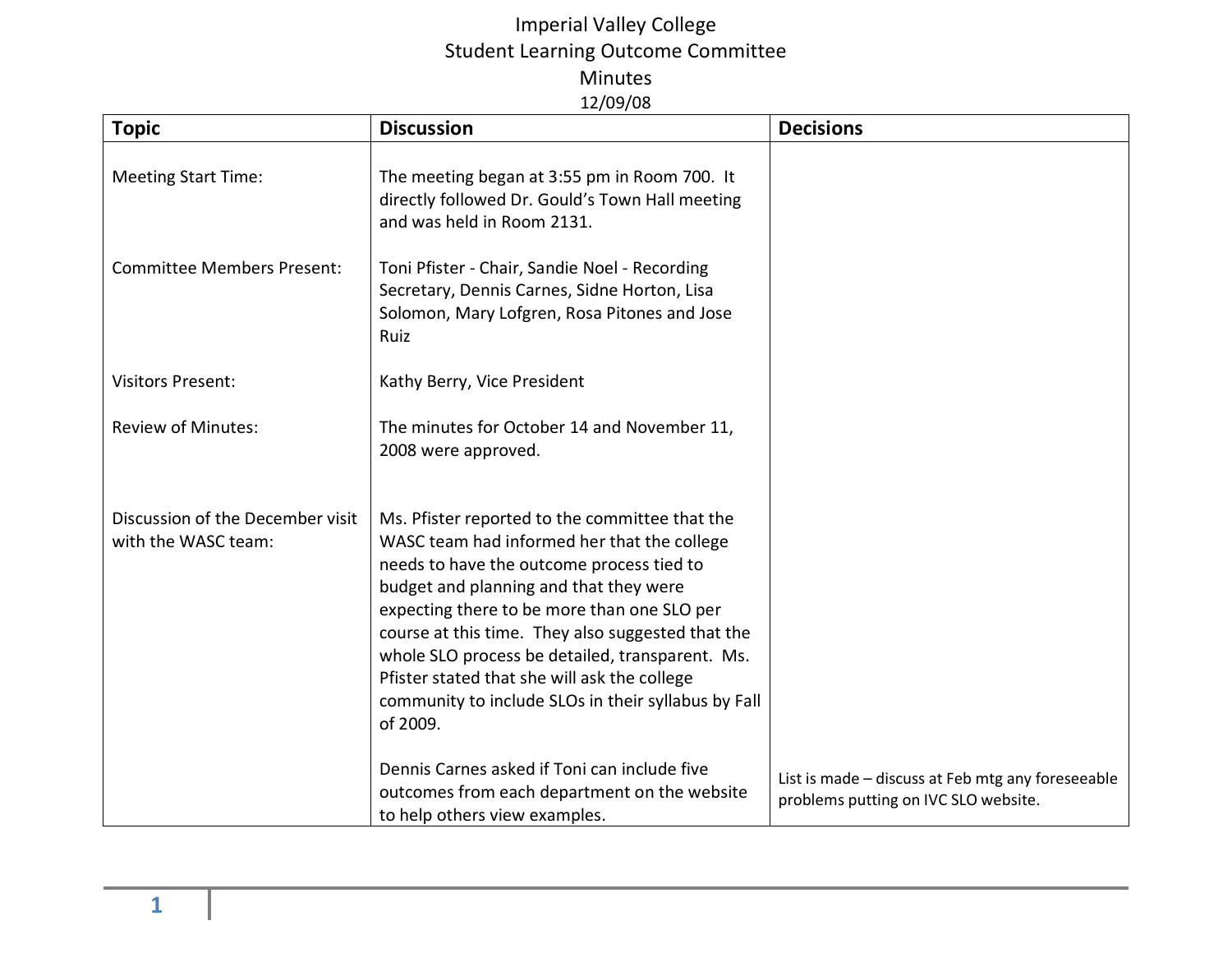## Imperial Valley College Student Learning Outcome Committee Minutes 12/09/08

| <b>Topic</b>                     | <b>Discussion</b>                                                                                                                                                                                                                                                                                                                                                    | <b>Decisions</b>      |  |
|----------------------------------|----------------------------------------------------------------------------------------------------------------------------------------------------------------------------------------------------------------------------------------------------------------------------------------------------------------------------------------------------------------------|-----------------------|--|
| The Big Plan:                    | Ms. Pfister informed the committee that one<br>important WASC suggestion is to tie SLOs to the<br>budget and program reviews.                                                                                                                                                                                                                                        |                       |  |
|                                  | The committee stated they will be discussing at a<br>spring semester meeting how to accomplish these<br>goals.                                                                                                                                                                                                                                                       | Include on Feb agenda |  |
| <b>Student Success Workshop:</b> | Ms. Pfister informed the members that Dr. Gould<br>will be speaking for a few minutes at the Jan. 7<br>workshop and that the foundation office will be<br>hosting the lunch for the participants of the<br>workshop. She discussed the general details of<br>the workshop schedule and those who will be<br>attending and asked for input from committee<br>members. |                       |  |
| Other:                           | Kathy Berry addressed the committee. She asked<br>the committee if it would be a good idea to<br>request more release time for Toni Pfister so that<br>she could dedicated more time to the Student<br>Learning Outcome goals and work on the<br>accreditation process.<br>The committee discussed the importance of                                                 |                       |  |